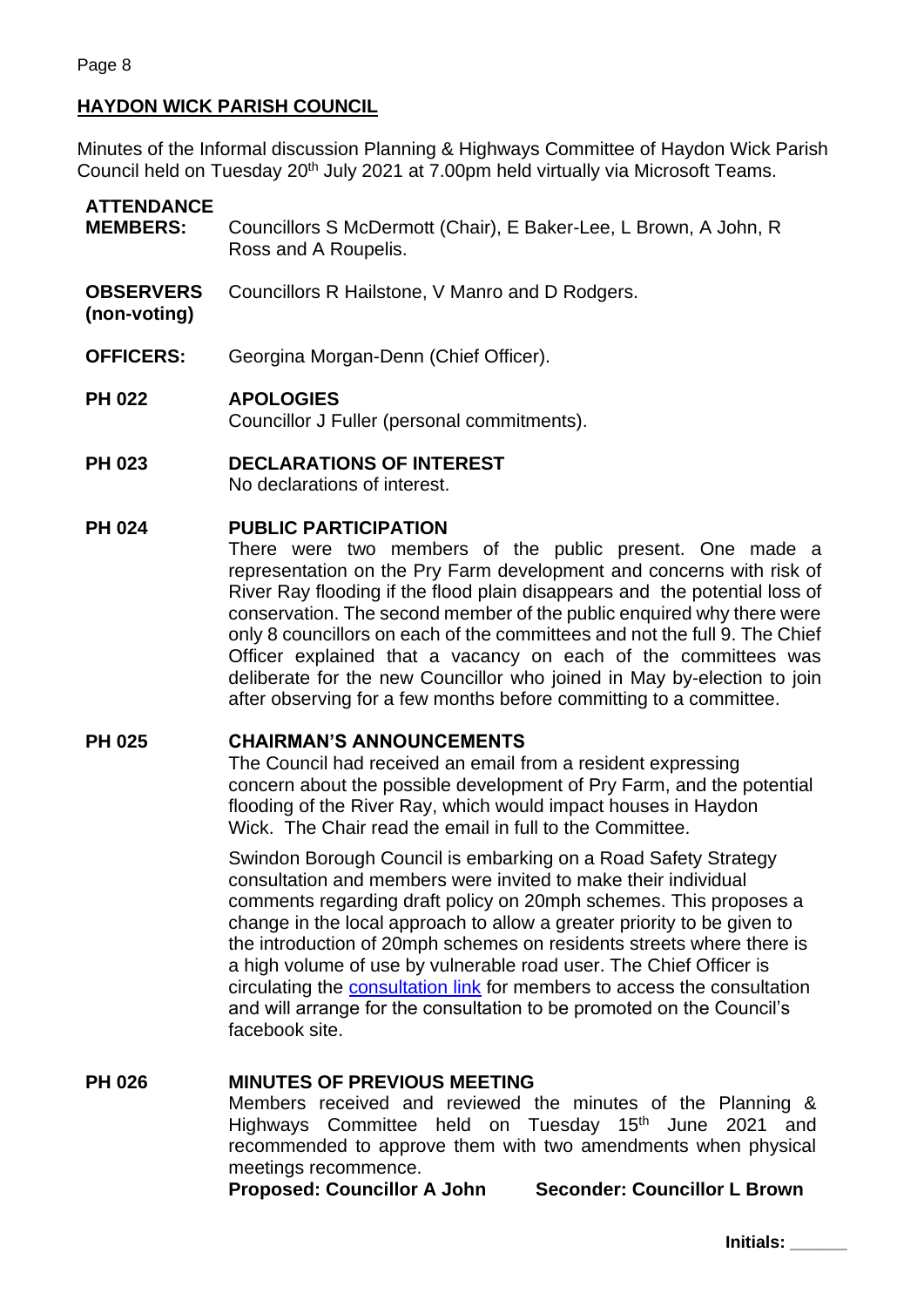#### **Vote: Agreed with one (1) abstention.**

**RESOLVED: To recommend approving the amended minutes of the meeting held on Tuesday 15th June 2021 when physical meetings recommence.**

#### **PH 027 PRY FARM DEVELOPMENT**

Members noted the Council's letter recently sent to the Swindon Advertiser and Swindon Link which explained the Council's concerns to do with the proposed development due to a lack of highway infrastructure and sustainable travel in and around Swindon. Members agreed to hold a dedicated meeting to discuss the impact of this potential development, if and when, it is ever formally designated as potential land for future development as it is currently not featured in either Swindon or Wiltshire's Local Plans.

# **PH 028 PLANNING APPLICATIONS**

The following applications were considered by the Committee:

| PH 028.1 | S/HOU/21/0822                                                                                                                                                                                                                                                                                                                             | 38 Locksgreen                        | Erection of a single storey side                                                   |  |  |  |
|----------|-------------------------------------------------------------------------------------------------------------------------------------------------------------------------------------------------------------------------------------------------------------------------------------------------------------------------------------------|--------------------------------------|------------------------------------------------------------------------------------|--|--|--|
|          |                                                                                                                                                                                                                                                                                                                                           | Crescent, Moredon                    | extension and front boundary                                                       |  |  |  |
|          |                                                                                                                                                                                                                                                                                                                                           |                                      | wall.                                                                              |  |  |  |
| PH 028.2 | <b>HWPC Comments: No Objection.</b><br><b>Orchid Vale Primary</b><br>S/21/0966<br>Re-roofing of an existing school                                                                                                                                                                                                                        |                                      |                                                                                    |  |  |  |
|          |                                                                                                                                                                                                                                                                                                                                           | School, Torun Way                    | building.                                                                          |  |  |  |
|          | <b>HWPC Comments: No Objection.</b>                                                                                                                                                                                                                                                                                                       |                                      |                                                                                    |  |  |  |
| PH 028.3 | S/HOU/21/0969                                                                                                                                                                                                                                                                                                                             | 10 Sigerson Road,                    | Erection of first floor side and                                                   |  |  |  |
|          |                                                                                                                                                                                                                                                                                                                                           | Swindon                              | single storey front extensions.                                                    |  |  |  |
|          | <b>HWPC Comments: No Objection.</b>                                                                                                                                                                                                                                                                                                       |                                      |                                                                                    |  |  |  |
| PH 028.4 | S/HOU/21/1016                                                                                                                                                                                                                                                                                                                             | 3 High Street, Haydon<br><b>Wick</b> | Erection of a two storey side<br>extension, single storey<br>outbuilding and gates |  |  |  |
|          | HWPC Comments: Objection - the above application should be<br>refused on the following grounds:                                                                                                                                                                                                                                           |                                      |                                                                                    |  |  |  |
|          | 2.14 Security - the detached garden store obscures both the front<br>door and side access from casual surveillance.                                                                                                                                                                                                                       |                                      |                                                                                    |  |  |  |
|          | 4.8 Half width of Principal elevation. The two-storey extension is<br>the same size or larger than the host dwelling. That said, the other<br>side of this semi-detached house has a similar size extension as<br>proposed. So, if the issue covered by the guidelines below is<br>removed, we could rescind our objection to this point. |                                      |                                                                                    |  |  |  |
|          | 5 Front extensions - are largely unacceptable and not at all where<br>it would upset the character of the street scene. Should not<br>project beyond the front plane of any existing structure.                                                                                                                                           |                                      |                                                                                    |  |  |  |
|          | 5.3 Character and Rhythm of the street. No other building in the<br>street has a frontal extension or an outbuilding. This applies to<br>this part of High St and The Brow which could be visually the<br>same street, some 30 houses.                                                                                                    |                                      |                                                                                    |  |  |  |
|          | 6 Detached buildings - Should be set back 1m minimum from the<br>principal elevation                                                                                                                                                                                                                                                      |                                      |                                                                                    |  |  |  |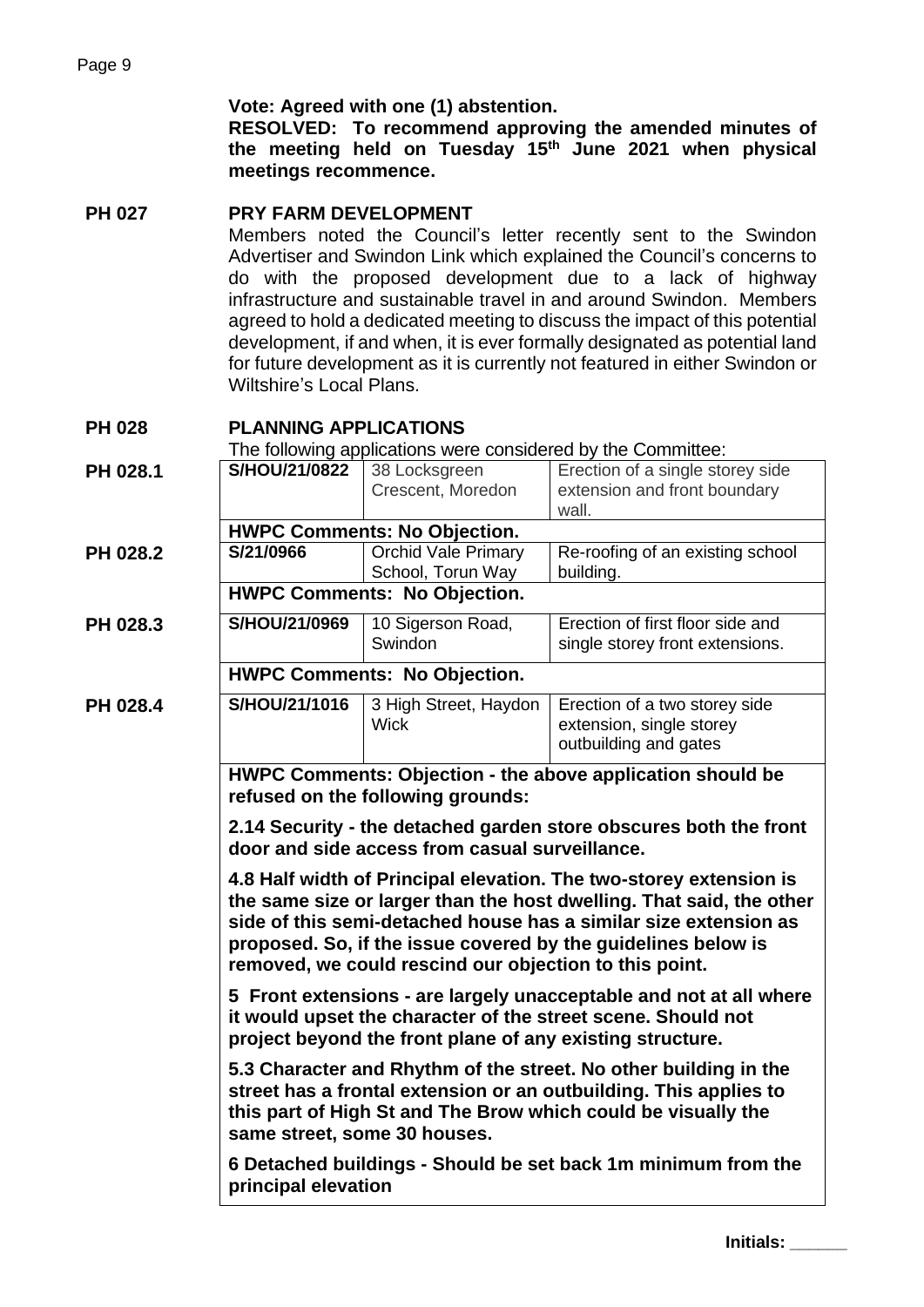|               | 6.1 Garages can have a significant impact on the character of an<br>area, see 5.3.<br>6.5 Set back. It is unacceptable for ancillary buildings to be over<br>prominent and generally they should not be.<br>Committee would like to call the Planning Committee if the<br>Planning Officer is minded to grant it. A representative will attend<br>planning committee and would like to be kept informed of the<br>meeting date.                                                                                                                           |                                         |                                                                                                    |  |  |  |
|---------------|-----------------------------------------------------------------------------------------------------------------------------------------------------------------------------------------------------------------------------------------------------------------------------------------------------------------------------------------------------------------------------------------------------------------------------------------------------------------------------------------------------------------------------------------------------------|-----------------------------------------|----------------------------------------------------------------------------------------------------|--|--|--|
|               |                                                                                                                                                                                                                                                                                                                                                                                                                                                                                                                                                           |                                         |                                                                                                    |  |  |  |
|               |                                                                                                                                                                                                                                                                                                                                                                                                                                                                                                                                                           |                                         |                                                                                                    |  |  |  |
| PH 028.5      | S/HOU/21/1165                                                                                                                                                                                                                                                                                                                                                                                                                                                                                                                                             | 8 Hysopp Close,<br><b>Woodhall Park</b> | Conversion of garage into<br>habitable room, and erection of a<br>single storey rear<br>extension. |  |  |  |
|               | <b>HWPC Comments: No Objection.</b>                                                                                                                                                                                                                                                                                                                                                                                                                                                                                                                       |                                         |                                                                                                    |  |  |  |
| <b>PH 029</b> | PREVIOUSLY SUBMITTED APPLICATION RESPONSE:<br>S/HOU/21/0825<br>Members noted a comment of No Objection to the above application was<br>submitted to Swindon Borough Council on the 17th June 2021. This<br>application had to be reviewed outside of the meeting schedule because<br>the Planning Officer was unable to grant an extension due to a back log<br>of applications at the borough's planning department.                                                                                                                                     |                                         |                                                                                                    |  |  |  |
|               |                                                                                                                                                                                                                                                                                                                                                                                                                                                                                                                                                           |                                         |                                                                                                    |  |  |  |
| <b>PH 030</b> | <b>PREVIOUSLY SUBMITTED APPLICATION RESPONSE:</b><br>S/HOU/21/0853<br>Members noted a comment of No Objection to the above application was<br>submitted to Swindon Borough Council on the 17th June 2021. This<br>application had to be reviewed outside of the meeting schedule because<br>the Planning Officer was unable to grant an extension due to a back log<br>of applications at the borough's planning department.                                                                                                                              |                                         |                                                                                                    |  |  |  |
|               |                                                                                                                                                                                                                                                                                                                                                                                                                                                                                                                                                           |                                         |                                                                                                    |  |  |  |
| <b>PH 031</b> | PROPOSED DEVELOPMENT AT WESTFIELD WAY<br>It was noted that residents will be given the opportunity to raise their<br>concerns when the application is formally submitted to the Planning<br>Authority. The Chief Officer will contact the developers to enquire when<br>the residents will be notified.                                                                                                                                                                                                                                                   |                                         |                                                                                                    |  |  |  |
| <b>PH 032</b> | PLANNING APPEAL: S/HOU/21/0244<br>Proposed: Councillor L Brown Seconder: Councillor A Roupelis<br>Vote: Agreed unanimously.                                                                                                                                                                                                                                                                                                                                                                                                                               |                                         |                                                                                                    |  |  |  |
| <b>PH 033</b> | 2023 PARLIAMENTARY BOUNDARY REVIEW<br>Members were asked to submit their own comments directly using the<br>website link below. The Boundary Commission for England has<br>published its initial proposals for new constituency boundaries. The<br>proposals and maps for the nine English regions have been published.<br>There is an eight-week public consultation. This will be the first time the<br>public will get a chance to see what their new constituencies might look<br>like, and give the Commission their views on the proposals. For the |                                         |                                                                                                    |  |  |  |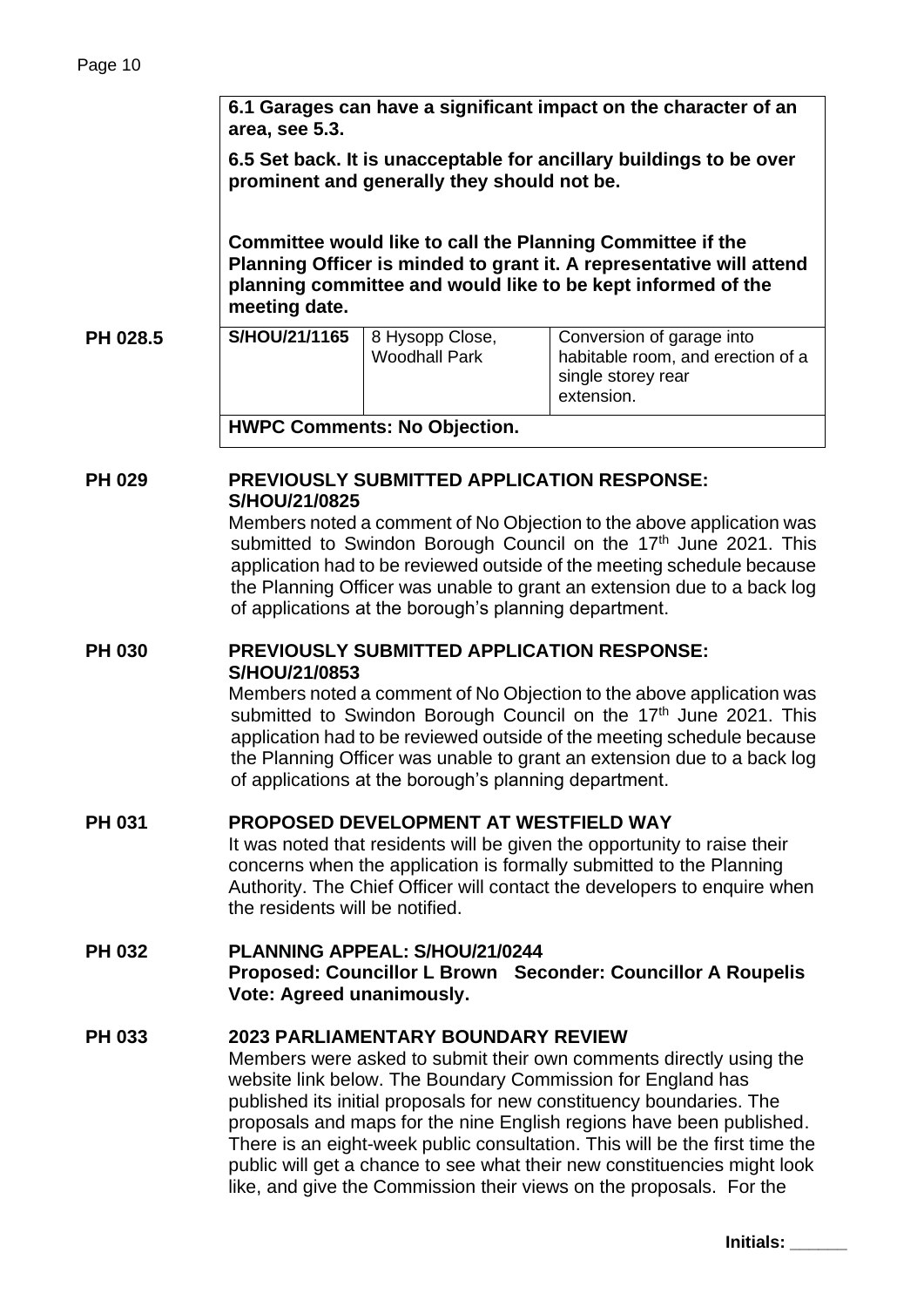2023 Review, the Commission is promoting use of a specificallydesigned consultation website as the primary tool for displaying our proposals, and receiving comments on them. This is available at [www.bcereviews.org.uk](http://www.bcereviews.org.uk/)

#### **PH 034 GRANTS, REFUSALS, WITHDRAWALS, LAWFUL DEVELOPMENTS AND PRIOR APPROVALS**

| 34.1                                                                 | McDonald's                   | Erection of a McDonalds                                            | Granted.            |  |  |  |  |
|----------------------------------------------------------------------|------------------------------|--------------------------------------------------------------------|---------------------|--|--|--|--|
| S/20/1146                                                            | Restaurant,                  | drive-thru restaurant,                                             | <b>HWPC</b>         |  |  |  |  |
|                                                                      | <b>North</b>                 | including access, car parking                                      | <b>Comment:</b>     |  |  |  |  |
|                                                                      | Swindon                      | and landscaping - Variation                                        | <b>No Objection</b> |  |  |  |  |
|                                                                      |                              | of Condition 3 (Opening                                            | with                |  |  |  |  |
|                                                                      |                              | Hours) of Planning                                                 | <b>additional</b>   |  |  |  |  |
|                                                                      |                              | Permission S/14/0023.                                              | comments.           |  |  |  |  |
| HWPC Comments: No objection. Highways consideration: to              |                              |                                                                    |                     |  |  |  |  |
| improve the sound barrier and incorporate taller fence lines to help |                              |                                                                    |                     |  |  |  |  |
|                                                                      | eliminate some of the noise. |                                                                    |                     |  |  |  |  |
| 34.2                                                                 | 66 Purton                    | Change of use from Dwelling                                        | Granted.            |  |  |  |  |
| S/21/0616                                                            | Road,                        | (Class C3) to Vet Clinic                                           | <b>HWPC</b>         |  |  |  |  |
|                                                                      | Swindon                      | (Class D1), erection of a                                          | <b>Comment:</b>     |  |  |  |  |
|                                                                      |                              | single storey rear extension                                       | <b>No Objection</b> |  |  |  |  |
|                                                                      |                              | and 3m high boundary                                               | with                |  |  |  |  |
|                                                                      |                              | timber fence.                                                      | <b>additional</b>   |  |  |  |  |
|                                                                      |                              |                                                                    | comments.           |  |  |  |  |
|                                                                      |                              | HWPC Comments: No objection to change of use from dwelling         |                     |  |  |  |  |
|                                                                      |                              | Class C3 to Class D1. However, we do suggest that adequate         |                     |  |  |  |  |
|                                                                      |                              | soundproofing is fitted to prevent disturbance to local residents. |                     |  |  |  |  |
| Comments were received by email following the meeting due to time    |                              |                                                                    |                     |  |  |  |  |
| constraints.                                                         |                              |                                                                    |                     |  |  |  |  |
| 34.3                                                                 | 26                           | Conversion of part of garage                                       | Granted.            |  |  |  |  |
| <b>S/HOU/21/</b>                                                     | Cranborne                    | into habitable space.                                              | <b>HWPC</b>         |  |  |  |  |
| 0793                                                                 | Chase, Taw                   |                                                                    | <b>Comment: No</b>  |  |  |  |  |
|                                                                      | Hill                         |                                                                    | <b>Objection</b>    |  |  |  |  |
| 34.4                                                                 | 4 Bramdean                   | Erection of a two storey rear                                      | Granted.            |  |  |  |  |
| <b>S/HOU/21/</b>                                                     | Close,                       | extension.                                                         | <b>HWPC</b>         |  |  |  |  |
| 0825                                                                 | Abbey                        |                                                                    | <b>Comment: No</b>  |  |  |  |  |
|                                                                      | Meads                        |                                                                    | <b>Objection</b>    |  |  |  |  |
| 34.5                                                                 | 50 Ulysses                   | Certificate of lawfulness                                          | Refused.            |  |  |  |  |
| <b>S/LDP/21/</b>                                                     | Road,                        | (Proposed) for the                                                 | <b>HWPC Not</b>     |  |  |  |  |
| 0624                                                                 | <b>Oakhurst</b>              | conversion of an existing                                          | <b>Required To</b>  |  |  |  |  |
|                                                                      |                              | carport into a garage.                                             | Comment.            |  |  |  |  |
| 34.6                                                                 | 10 Comfrey                   | <b>Prior Approval Notification</b>                                 | <b>HWPC Not</b>     |  |  |  |  |
| S/PHOU/2                                                             | Close,                       | for the erection of a single                                       | <b>Required To</b>  |  |  |  |  |
| 1/0977                                                               | Woodhall                     | storey rear extension                                              | Comment.            |  |  |  |  |
|                                                                      | Park                         | measuring 5.5m (from                                               |                     |  |  |  |  |
|                                                                      |                              | original rear wall), 3.5m                                          |                     |  |  |  |  |
|                                                                      |                              | (maximum height) and                                               |                     |  |  |  |  |
|                                                                      |                              | 2.15m (height to eaves).                                           |                     |  |  |  |  |

# **PH 035 COUNCILLOR REPORTS**

Nothing to report.

# **PH 036 CHIEF OFFICER'S REPORT**

Nothing to report.